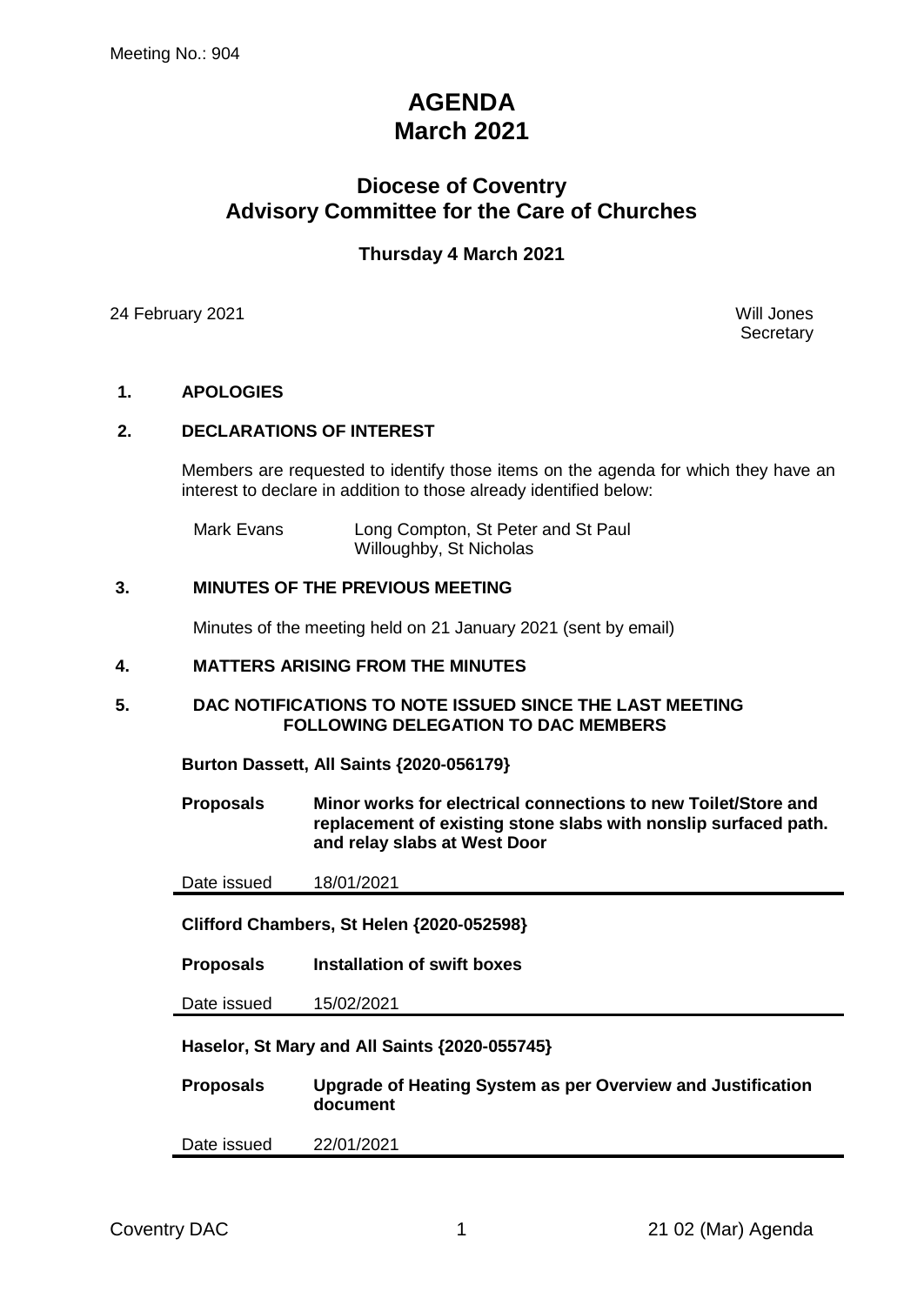**Long Itchington, Holy Trinity {2020-053838}**

**Proposals CONFIRMATORY FACULTY for works permitted under Interim Faculty dated 30/10/2020: Emergency replacement of lighting fittings and wiring, power points and wiring**

Date issued 15/01/2021

# **6. NOTIFICATION OF ADVICE APPLICATIONS**

#### **a) Applications**

| <b>Alcester, St Nicholas</b><br>{2021-058829} | Grade:<br>$\mathsf{II}^\star$                                                                                      |  |  |  |
|-----------------------------------------------|--------------------------------------------------------------------------------------------------------------------|--|--|--|
| Proposals:                                    | <b>Upgraded Replacement of Electrical Mains Fuse and</b><br><b>Isolator</b>                                        |  |  |  |
|                                               | <i>Project architect:</i> No Architect consulted or engaged on the proposals                                       |  |  |  |
| Contractor:                                   | Total:                                                                                                             |  |  |  |
|                                               |                                                                                                                    |  |  |  |
| No. DAC meetings: 1                           | Last DAC meeting:                                                                                                  |  |  |  |
|                                               | Referred to: Heather Loosemore                                                                                     |  |  |  |
|                                               | $\mathbf{D} \mathbf{A} \mathbf{C}$ is invitad to $\mathbf{C}$ coorder the cooligation for a Natification of Advise |  |  |  |

*DAC is invited to:* Consider the application for a Notification of Advice

# **Allesley, All Saints**

*Grade:* **I**

**{2021-058285}**

## *Proposals:* **Organ renovation**

|                                            | Project architect: No Architect consulted or engaged on the proposals           |                        |  |
|--------------------------------------------|---------------------------------------------------------------------------------|------------------------|--|
| Contractor:                                |                                                                                 |                        |  |
|                                            | Total:                                                                          |                        |  |
| No. DAC meetings: 1                        | Last DAC meeting:                                                               |                        |  |
|                                            | Referred to: Nigel Allcoat                                                      |                        |  |
|                                            | <b>DAC is invited to:</b> Consider the application for a Notification of Advice |                        |  |
|                                            |                                                                                 |                        |  |
| <b>Ansley, St Lawrence</b><br>{C6592/2021} | Grade:<br>$\mathbf{II}^*$                                                       | $CP - 01$<br>$CP - 02$ |  |

#### *Proposals:* **Creation of new Garden of Remembrance**

|                     | Project architect: No Architect consulted or engaged on the proposals           |
|---------------------|---------------------------------------------------------------------------------|
| Contractor:         |                                                                                 |
|                     | Total:                                                                          |
| No. DAC meetings: 1 | Last DAC meeting:                                                               |
|                     | <i>Referred to:</i> Full Committee                                              |
|                     | <b>DAC is invited to:</b> Consider the application for a Notification of Advice |

**CP – 03**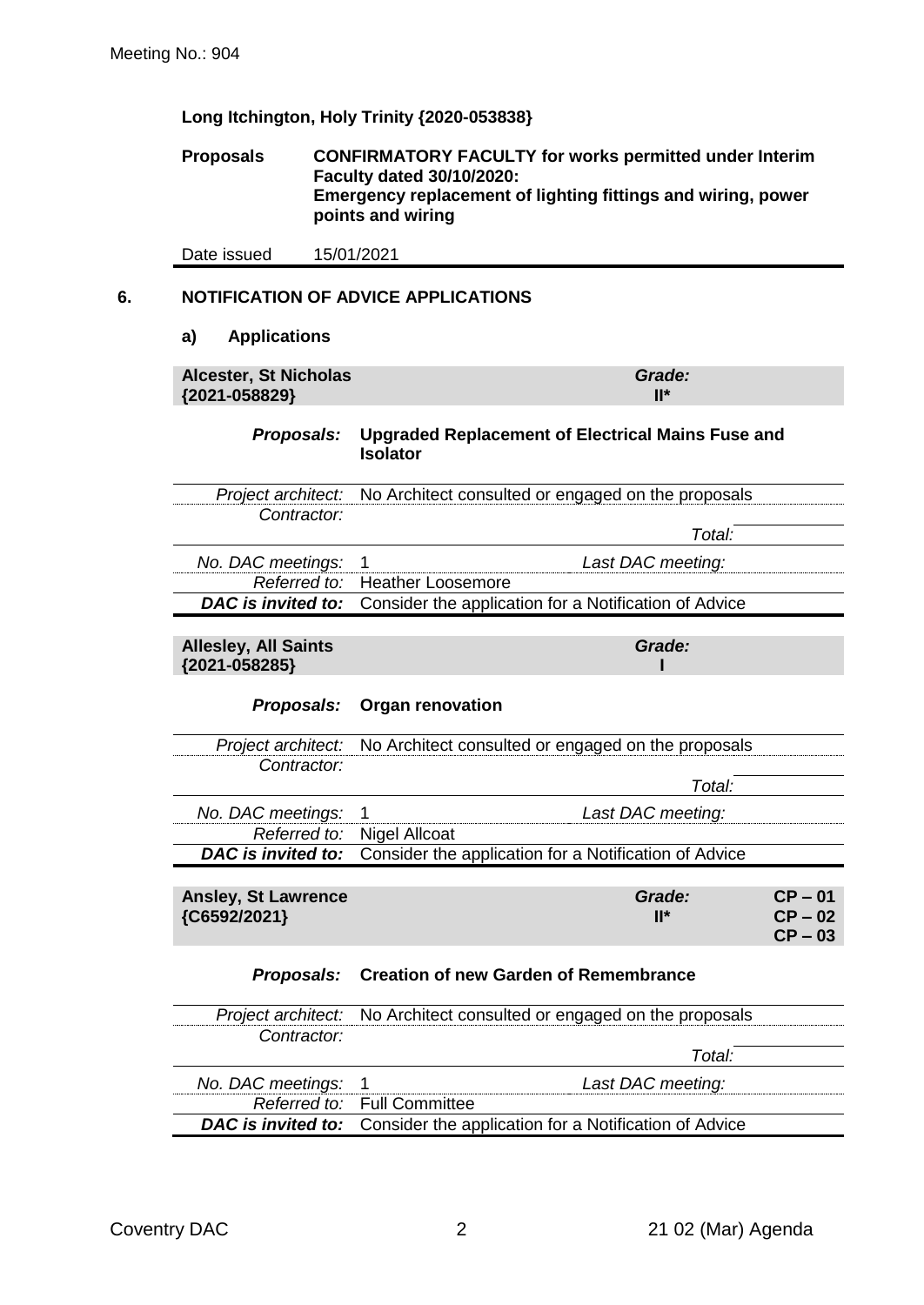| <b>Cheylesmore, Christ Church</b><br>{2020-051499} |                                                                          | Grade:<br>Ш                                                                                            |            |
|----------------------------------------------------|--------------------------------------------------------------------------|--------------------------------------------------------------------------------------------------------|------------|
| Proposals:                                         | Removal of partition behind pulpit                                       |                                                                                                        |            |
| Project architect:                                 |                                                                          | No Architect consulted or engaged on the proposals                                                     |            |
| Contractor:                                        |                                                                          |                                                                                                        |            |
|                                                    |                                                                          | Total:                                                                                                 |            |
| No. DAC meetings:                                  | 1                                                                        | Last DAC meeting:                                                                                      |            |
| Referred to:<br>DAC is invited to:                 | <b>Mark Stewart</b>                                                      | <b>Archdeacon Pastor</b>                                                                               |            |
|                                                    |                                                                          | Consider the application for a Notification of Advice                                                  |            |
| <b>Eastern Green, St Andrew</b><br>{C6357/2019}    |                                                                          | Grade:<br>Local                                                                                        | $CP - 04$  |
| <b>Proposals:</b>                                  | PRIVATE FACULTY APPLICATION:<br><b>Memorial for Jordan Taylor Howell</b> |                                                                                                        |            |
| Project architect:                                 |                                                                          | No Architect consulted or engaged on the proposals                                                     |            |
| Contractor:                                        |                                                                          |                                                                                                        |            |
|                                                    |                                                                          | Total:                                                                                                 |            |
| No. DAC meetings:                                  | 3                                                                        | Last DAC meeting: 22/10/2020                                                                           |            |
| Referred to:<br>DAC is invited to:                 | <b>Full Committee</b>                                                    | Note the statement of reasons from the Acting Chancellor                                               |            |
| Finham, St Martin in the Fields<br>{2020-055412}   |                                                                          | <b>Unlisted</b>                                                                                        |            |
| <b>Proposals:</b>                                  | Disposal of furniture for re-use or other                                |                                                                                                        |            |
| Project architect:                                 |                                                                          | No Architect consulted or engaged on the proposals                                                     |            |
| Contractor:                                        |                                                                          |                                                                                                        |            |
|                                                    |                                                                          | Total:                                                                                                 |            |
| No. DAC meetings:<br>Referred to:                  | 1<br><b>Archdeacon Pastor</b>                                            | Last DAC meeting:                                                                                      |            |
| <b>DAC</b> is invited to:                          |                                                                          | Consider the application for a Notification of Advice                                                  |            |
| Hampton Lucy, St Peter ad Vincula                  |                                                                          | Grade:                                                                                                 | $CP - 05$  |
| {2020-054654}                                      |                                                                          |                                                                                                        |            |
| Proposals:                                         |                                                                          | <b>RETROSPECTIVE FACULTY for works undertaken:</b><br>Installation of radio internet repeater in Tower |            |
| Project architect:                                 |                                                                          | No Architect consulted or engaged on the proposals                                                     |            |
| Contractor:                                        |                                                                          | Total:                                                                                                 |            |
| No. DAC meetings:                                  |                                                                          |                                                                                                        |            |
|                                                    |                                                                          |                                                                                                        |            |
| Referred to:                                       | 2<br><b>Heather Loosemore</b>                                            | Last DAC meeting:                                                                                      | 22/10/2020 |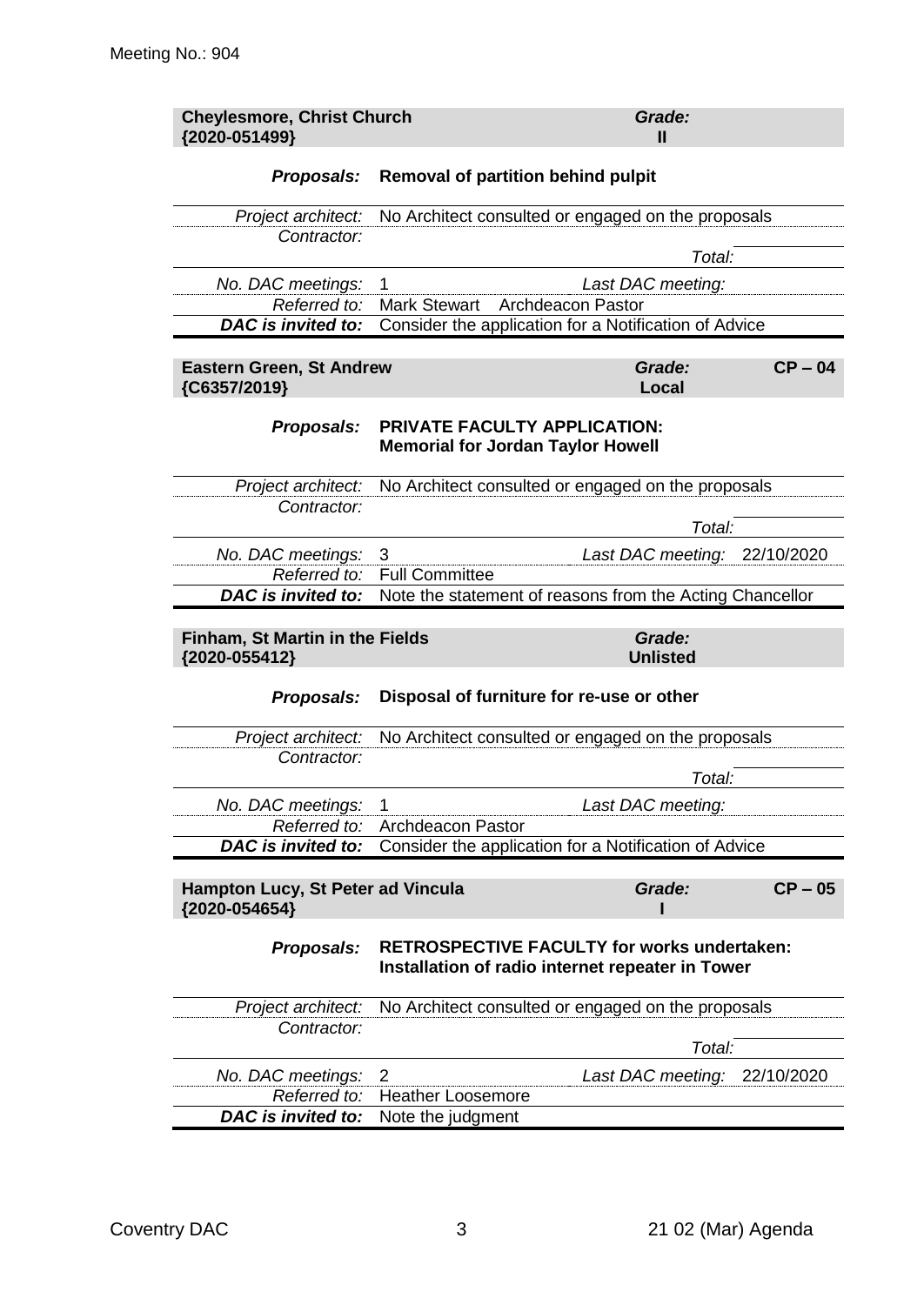| Kenilworth, St Nicholas<br>{C6586/2021}             |                                                                                                                                                                           | Grade:<br>$II^*$  | $CP - 06$<br>$CP - 07$<br>$CP - 08$ |  |
|-----------------------------------------------------|---------------------------------------------------------------------------------------------------------------------------------------------------------------------------|-------------------|-------------------------------------|--|
| Proposals:                                          | <b>PRIVATE FACULTY APPLICATION:</b><br><b>Replacement of memorial plaque to Thomas Roberts</b><br>with a plaque which includes Joan Roberts and the<br>addition of a vase |                   |                                     |  |
| Project architect:                                  | No Architect consulted or engaged on the proposals                                                                                                                        |                   |                                     |  |
| Contractor:                                         |                                                                                                                                                                           | Total:            |                                     |  |
|                                                     |                                                                                                                                                                           |                   |                                     |  |
| No. DAC meetings:<br>Referred to:                   | 1<br><b>Full Committee</b>                                                                                                                                                | Last DAC meeting: |                                     |  |
| DAC is invited to:                                  | Consider the application for a Notification of Advice                                                                                                                     |                   |                                     |  |
|                                                     |                                                                                                                                                                           |                   |                                     |  |
| <b>Leek Wootton, All Saints</b>                     |                                                                                                                                                                           | Grade:            |                                     |  |
| {2021-058701}                                       |                                                                                                                                                                           | Ш                 |                                     |  |
| Proposals:                                          | <b>Heating system renovation</b>                                                                                                                                          |                   |                                     |  |
| Project architect:                                  | No Architect consulted or engaged on the proposals                                                                                                                        |                   |                                     |  |
| Contractor:                                         |                                                                                                                                                                           |                   |                                     |  |
|                                                     |                                                                                                                                                                           | Total:            |                                     |  |
| No. DAC meetings:<br>Referred to:                   | 1<br><b>Colin Bemrose</b>                                                                                                                                                 | Last DAC meeting: |                                     |  |
| DAC is invited to:                                  | Consider the application for a Notification of Advice                                                                                                                     |                   |                                     |  |
|                                                     |                                                                                                                                                                           |                   |                                     |  |
| Long Compton, St Peter and St Paul<br>{2021-058713} |                                                                                                                                                                           | Grade:            |                                     |  |
| Proposals:                                          | <b>Repairs to chancel ceiling</b>                                                                                                                                         |                   |                                     |  |
| Project architect: Mark Evans                       |                                                                                                                                                                           |                   |                                     |  |
| Contractor:                                         |                                                                                                                                                                           |                   |                                     |  |
|                                                     |                                                                                                                                                                           | Total:            |                                     |  |
| No. DAC meetings:                                   | 1                                                                                                                                                                         | Last DAC meeting: |                                     |  |
| Referred to:<br><b>DAC</b> is invited to:           | <b>Mark Stewart</b><br>Consider the application for a Notification of Advice                                                                                              |                   |                                     |  |
|                                                     |                                                                                                                                                                           |                   |                                     |  |
| {2021-058452}                                       | <b>Salford Priors, St Matthew</b><br>Grade:                                                                                                                               |                   |                                     |  |
| Proposals:                                          | Provision of toilets in the organ chamber                                                                                                                                 |                   |                                     |  |
| Project architect:                                  | <b>Stephen Matthews</b>                                                                                                                                                   |                   |                                     |  |
| Contractor:                                         |                                                                                                                                                                           |                   |                                     |  |
|                                                     |                                                                                                                                                                           | Total:            |                                     |  |
| No. DAC meetings:                                   | 1                                                                                                                                                                         | Last DAC meeting: |                                     |  |
| Referred to:                                        | Simon Bird                                                                                                                                                                |                   |                                     |  |
| DAC is invited to:                                  | Consider the application for a Notification of Advice                                                                                                                     |                   |                                     |  |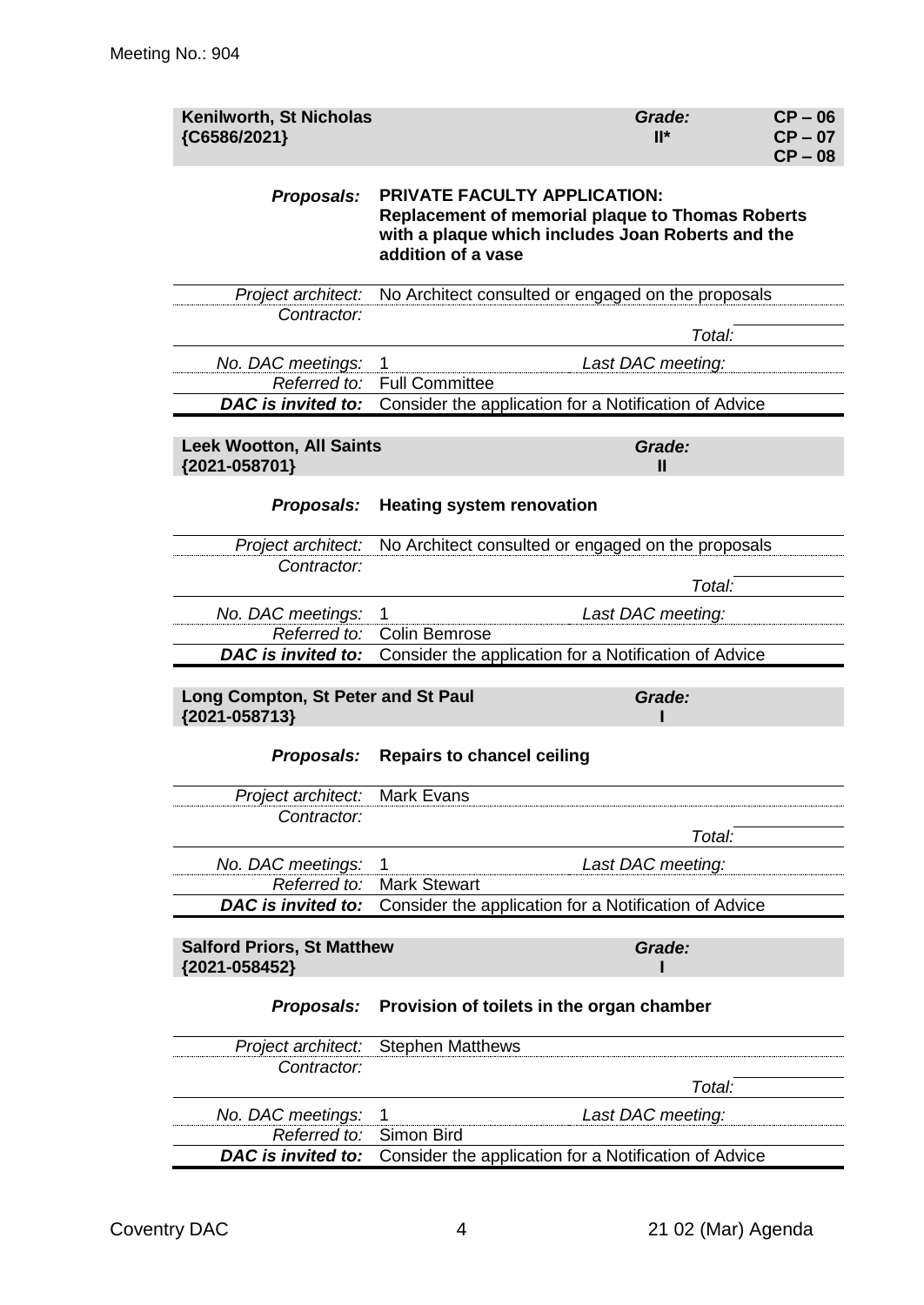| <b>Shipston-on-Stour, St Edmund</b><br>{2020-053282}     |                                                                                                                                                                  | Grade:<br>$II^*$  | $CP - 15$                           |
|----------------------------------------------------------|------------------------------------------------------------------------------------------------------------------------------------------------------------------|-------------------|-------------------------------------|
| <b>Proposals:</b>                                        | To remove seven pews due to prolific woodworm<br>deterioration                                                                                                   |                   |                                     |
| Project architect:                                       | No Architect consulted or engaged on the proposals                                                                                                               |                   |                                     |
| Contractor:                                              |                                                                                                                                                                  |                   |                                     |
|                                                          |                                                                                                                                                                  | Total:            |                                     |
| No. DAC meetings:                                        | 1                                                                                                                                                                | Last DAC meeting: |                                     |
| Referred to:                                             | Nick Reading<br>VS (C&LS)                                                                                                                                        | HЕ                |                                     |
| <b>DAC</b> is invited to:                                | Consider the application for a Notification of Advice                                                                                                            |                   |                                     |
| <b>Stratford-upon-Avon, Holy Trinity</b><br>{C6591/2021} |                                                                                                                                                                  | Grade:            | $CP - 09$<br>$CP - 10$<br>$CP - 11$ |
| Proposals:                                               | Development of the North Transept and creation Song<br><b>School</b>                                                                                             |                   |                                     |
| Project architect:                                       | <b>Stephen Oliver</b>                                                                                                                                            |                   |                                     |
| Contractor:                                              |                                                                                                                                                                  |                   |                                     |
|                                                          |                                                                                                                                                                  | Total:            |                                     |
| No. DAC meetings:                                        | 1                                                                                                                                                                | Last DAC meeting: |                                     |
| Referred to:<br>DAC is invited to:                       | <b>Full Committee</b>                                                                                                                                            |                   |                                     |
|                                                          | Advise the PCC on the options appraisal                                                                                                                          |                   |                                     |
| <b>Stretton-on-Dunsmore, All Saints</b><br>{C6555/2020}  |                                                                                                                                                                  | Grade:<br>$II^*$  | $CP - 12$                           |
| Proposals:                                               | <b>PRIVATE FACULTY:</b><br>Addition of two memorial plaques to the existing plot<br>for Peter Lundberg:<br>1) Glenys Paxton Harding<br>2) Glenys Donalda Wheeler |                   |                                     |
| Project architect:                                       | No Architect consulted or engaged on the proposals                                                                                                               |                   |                                     |
| Contractor:                                              |                                                                                                                                                                  |                   |                                     |
|                                                          |                                                                                                                                                                  | Total:            |                                     |
| No. DAC meetings:                                        | $\overline{2}$                                                                                                                                                   | Last DAC meeting: | 10/12/2020                          |
| Referred to:                                             | <b>Full Committee</b>                                                                                                                                            |                   |                                     |
| DAC is invited to:                                       | Note the Statement of Reasons                                                                                                                                    |                   |                                     |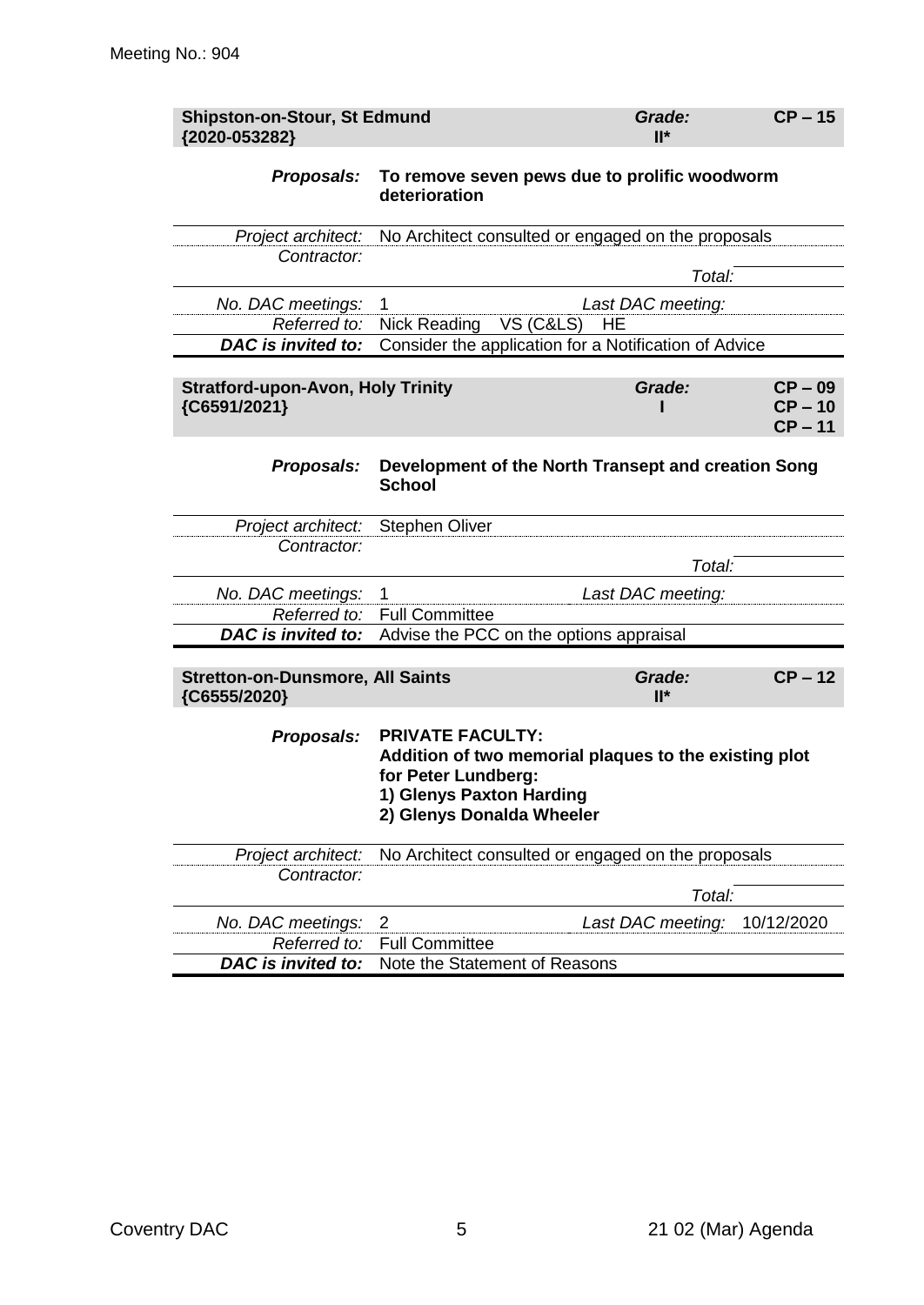| <b>Warwick, St Nicholas</b><br>{C6602/2021}                  |                                                                                                                                                                                                                                                                                                                                            | Grade:<br>Repairs of pinnacles, stonework, and roofing on North<br>side                           |  |  |
|--------------------------------------------------------------|--------------------------------------------------------------------------------------------------------------------------------------------------------------------------------------------------------------------------------------------------------------------------------------------------------------------------------------------|---------------------------------------------------------------------------------------------------|--|--|
|                                                              | Proposals:                                                                                                                                                                                                                                                                                                                                 |                                                                                                   |  |  |
|                                                              | Project architect:                                                                                                                                                                                                                                                                                                                         | <b>Stephen Oliver</b>                                                                             |  |  |
|                                                              | Contractor:                                                                                                                                                                                                                                                                                                                                | Total:                                                                                            |  |  |
| No. DAC meetings:                                            |                                                                                                                                                                                                                                                                                                                                            | 1<br>Last DAC meeting:                                                                            |  |  |
|                                                              | Referred to:                                                                                                                                                                                                                                                                                                                               | <b>Nick Reading</b>                                                                               |  |  |
| DAC is invited to:                                           |                                                                                                                                                                                                                                                                                                                                            | Consider the application for a Notification of Advice                                             |  |  |
| <b>Willoughby, St Nicholas</b><br>{2020-055829}              |                                                                                                                                                                                                                                                                                                                                            | Grade:<br>$CP - 13$<br>$II^*$                                                                     |  |  |
|                                                              | Proposals:                                                                                                                                                                                                                                                                                                                                 | Font relocation installation of servery and disabled<br>toilet as per specification by Ken Holmes |  |  |
|                                                              | Project architect:                                                                                                                                                                                                                                                                                                                         | Ken Holmes                                                                                        |  |  |
|                                                              | Contractor:                                                                                                                                                                                                                                                                                                                                | Total:                                                                                            |  |  |
| No. DAC meetings:                                            |                                                                                                                                                                                                                                                                                                                                            | 2<br>Last DAC meeting: 21/01/2021                                                                 |  |  |
|                                                              | Referred to:                                                                                                                                                                                                                                                                                                                               | Simon Bird<br>Archdeacon Pastor<br>Chris Patrick CBC<br>HE                                        |  |  |
| DAC is invited to:                                           |                                                                                                                                                                                                                                                                                                                                            | SPAB VS (C&LS)<br>Note the letter from CBC                                                        |  |  |
| a)<br>Allesley, All Saints {2021-057507}<br><b>Proposals</b> |                                                                                                                                                                                                                                                                                                                                            | Approvals granted since the last meeting<br>Installation of live streaming equipment              |  |  |
| Date issued                                                  | 01/02/2021                                                                                                                                                                                                                                                                                                                                 |                                                                                                   |  |  |
| Barcheston, St Martin {2020-055923}                          |                                                                                                                                                                                                                                                                                                                                            |                                                                                                   |  |  |
| <b>Proposals</b>                                             | Re-pointing exterior stone work as per specification by Graeme<br>Beamish dated November 2020. In particular to the buttresses at<br>the west end of the church and around the perimeter of the<br>building at ground level where the existing pointing has failed<br>and damp is getting into the stonework and weeds are taking<br>hold. |                                                                                                   |  |  |
| Date issued                                                  | 12/02/2021                                                                                                                                                                                                                                                                                                                                 |                                                                                                   |  |  |
| Bedworth, All Saints {2021-058024}                           |                                                                                                                                                                                                                                                                                                                                            |                                                                                                   |  |  |
|                                                              |                                                                                                                                                                                                                                                                                                                                            |                                                                                                   |  |  |
| <b>Proposals</b>                                             |                                                                                                                                                                                                                                                                                                                                            | Pollarding to trees long boundary with Bedworth Health Centre                                     |  |  |
| Date issued                                                  | 15/02/2021                                                                                                                                                                                                                                                                                                                                 |                                                                                                   |  |  |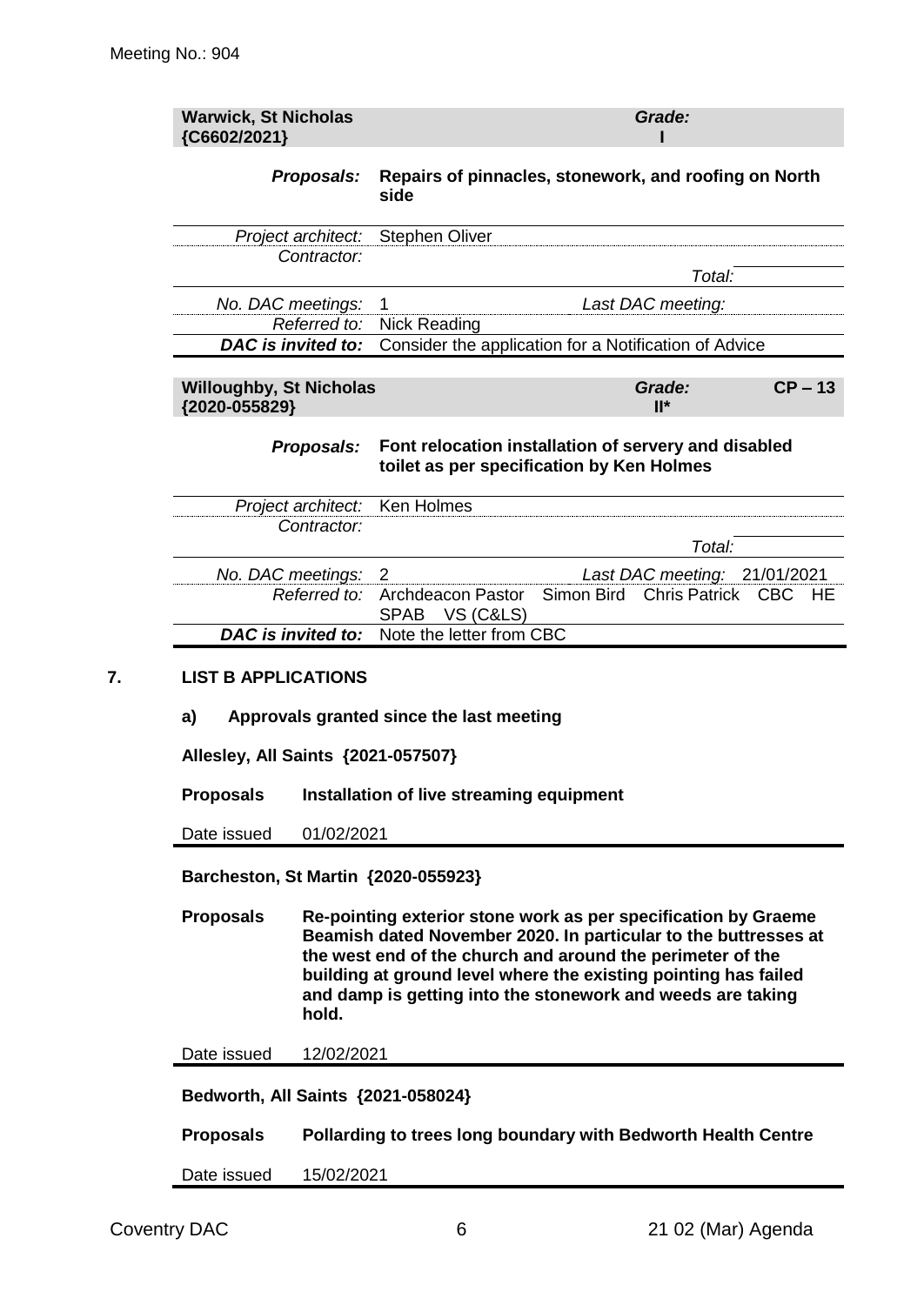**Clifford Chambers, St Helen {2020-052598}**

**Proposals Installation of swift boxes**

Date issued 15/02/2021

**Dunchurch, St Peter {2020-057035}**

**Proposals The installation within the churchyard of a notice board indicating the location of each of the named Commonwealth War Graves within our churchyard.**

Date issued 22/01/2021

**Leamington Hastings, All Saints {2020-056176}**

**Proposals Repair of Chancel roof as identified in Quinquennial report**

Date issued 23/02/2021

**Offchurch, St Gregory {2021-058906}**

**Proposals Installation of a lock to the south door**

Date issued 23/02/2021

**Preston-on-Stour, St Mary {2021-057587}**

**Proposals Felling of 2 x dangerous trees and crown work to a third**

Date issued 22/01/2021

**Stratford-upon-Avon, Holy Trinity {2019-044267}**

**Proposals Install a new round bench on the north side of the church next to the north porch as per supporting documents.**

Date issued 12/02/2021